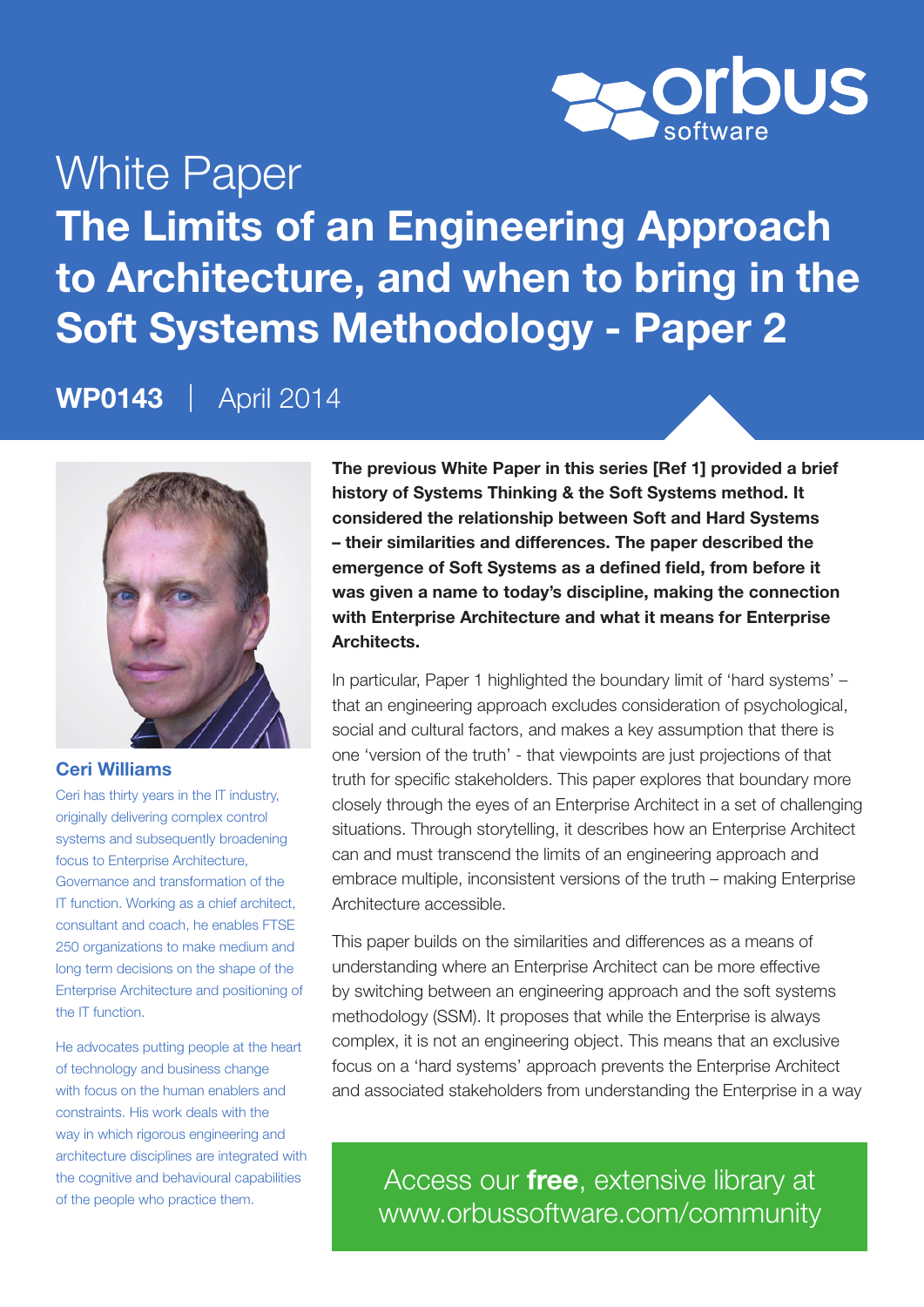that leads to effective and efficient improvement. This paper explores the limits of adopting an Engineering-intensive approach to EA and how integrating it with Soft Systems provides a comprehensive set of tools for the vast majority of situations.

The rest of this Paper is organized as follows:

- A (very) Short History of Soft Systems: this extract taken from Paper 1, provides a very short outline of the Soft Systems Method: what it is, where it came from, and why it is significant. Reader wishing to deepen their background in the topic before embarking on this Paper can read Paper 1 [\[Ref 1\]](#page-14-0)
- Complex Systems Inc.: this Paper and some of those that follow, use vignettes from a fictitious organization to illustrate they key points - Complex Systems Inc. – with the resident Enterprise Architect at large.
- Formal Definition: this section examines in more detail a key defining feature of the boundary between Hard and Soft systems. Paper 1 proposed that an engineering approach requires that problems and Systems can be represented by formal definitions (i.e. having conventionally recognized form, structure or set of rules). It assumes that they are structured, well-formed and logical. SSM integrates Systems and problems that can with those that cannot be represented by formal definitions.
- Single Version of 'The Truth': another key defining feature of the Hard/Soft boundary is that an engineering, Hard Systems approach assumes that while there may be multiple viewpoints of a system, they are all filtered views of a single, objective, canonical definition of a system or problem. SSM is tolerant and accepting of subjectivity and multiple 'versions of the truth'. It treats all models as viewpoints that express how stakeholders perceive the system.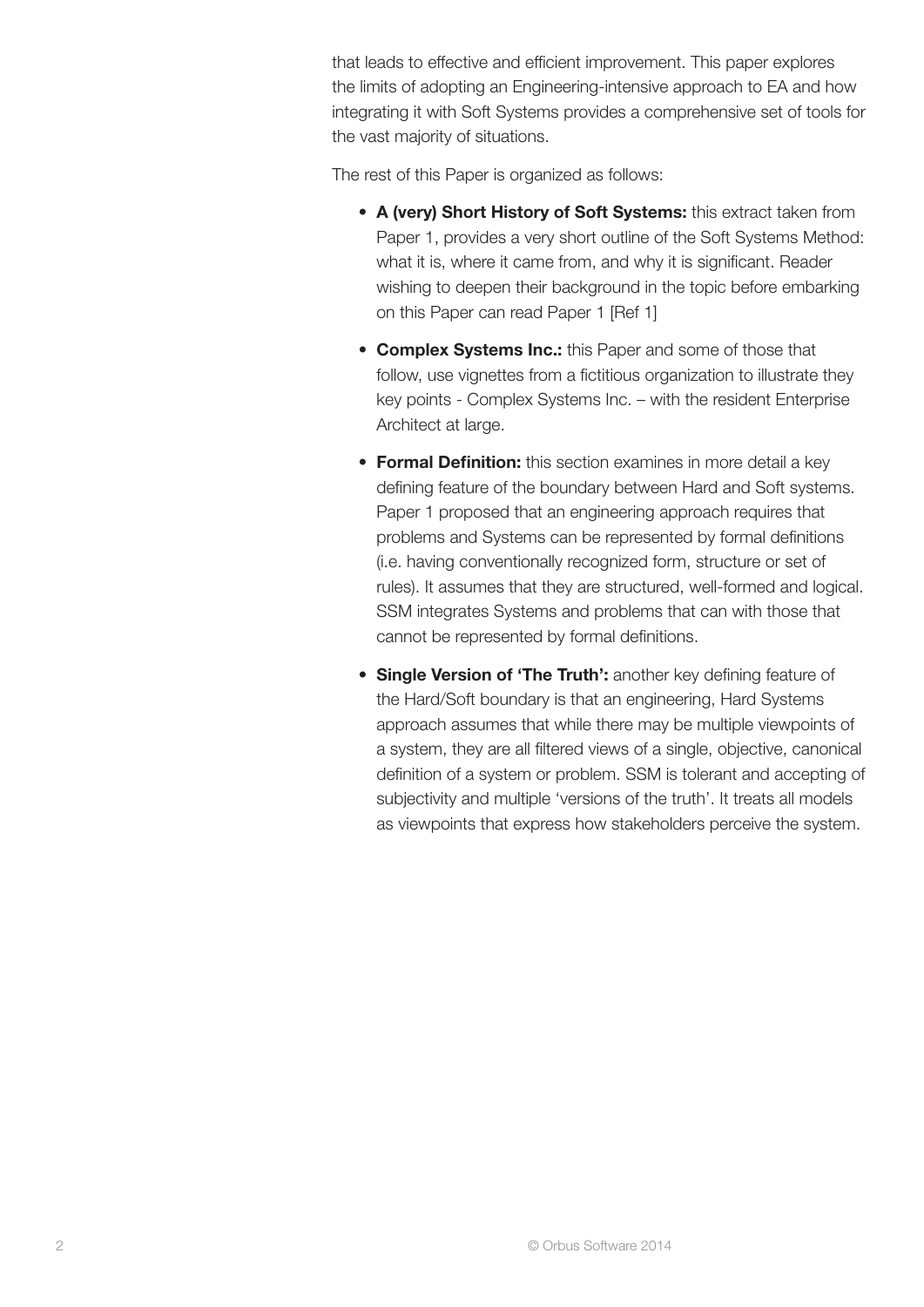### A (very) Short History of Soft Systems [\(from Paper 1 \[Ref 1\]\)](#page-14-0)

The first lines of the Wikipedia entry covering Soft Systems [\[Ref 2\]](#page-14-0)  reads: "Soft systems methodology (SSM) is a systemic approach for tackling real-world problematic situations. Soft Systems provide a framework for users to deal with the kind of messy problem situations that lack a formal problem definition". Enterprise Architecture deals with "real-world problematic situations" and routinely encounters "messy problem situations that lack a formal problem definition" – this is why a re-imagining of Enterprise Architecture as a blend of Soft Systems and Systems Engineering disciplines is now needed, and provides us with a complete set of concepts and tools with which to operate in a complex, people-centric environment.

The Soft Systems Methodology originally emerged in the 1960s in response to problems encountered in tackling management and organizational problems using a systems engineering approach. Again, from the Wikipedia entry: "The team found that Systems Engineering, which was a methodology so far only used for dealing with technical problems, proved very difficult to apply in real world management problem situations. This was especially so because the approach assumed the existence of a formal problem definition. However, it was found that such a unitary definition of what constitutes 'the problem' was often missing in organizational problem situations, where different stakeholders often have very divergent views on what constitutes 'the problem'". I would add that the Systems Engineering approach also makes a number of (usually unstated) assumptions. Specifically that:

The problem and solution space can be modeled as a single definitive version of 'the truth' that is common to all stakeholders. The environment (the world!) can be base-lined to facilitate analysis; it does not move faster than the baseline, or the problem solving work depending on it, can react.

The time taken to assemble the baseline and develop a solution is short enough that the solution is relevant and valuable at the time it is implemented.

Every movement has its gurus, and Soft Systems is no exception. The first mainstream work to encode and specialize the knowledge around Soft Systems centered around Lancaster University, UK in the mid-1960s pioneered by Prof. Gwilym Jenkins and subsequently by Dr. Brian Wilson, before reaching the mass market through the work of Prof. Peter Checkland. A number of useful references are included at the end of this White Paper.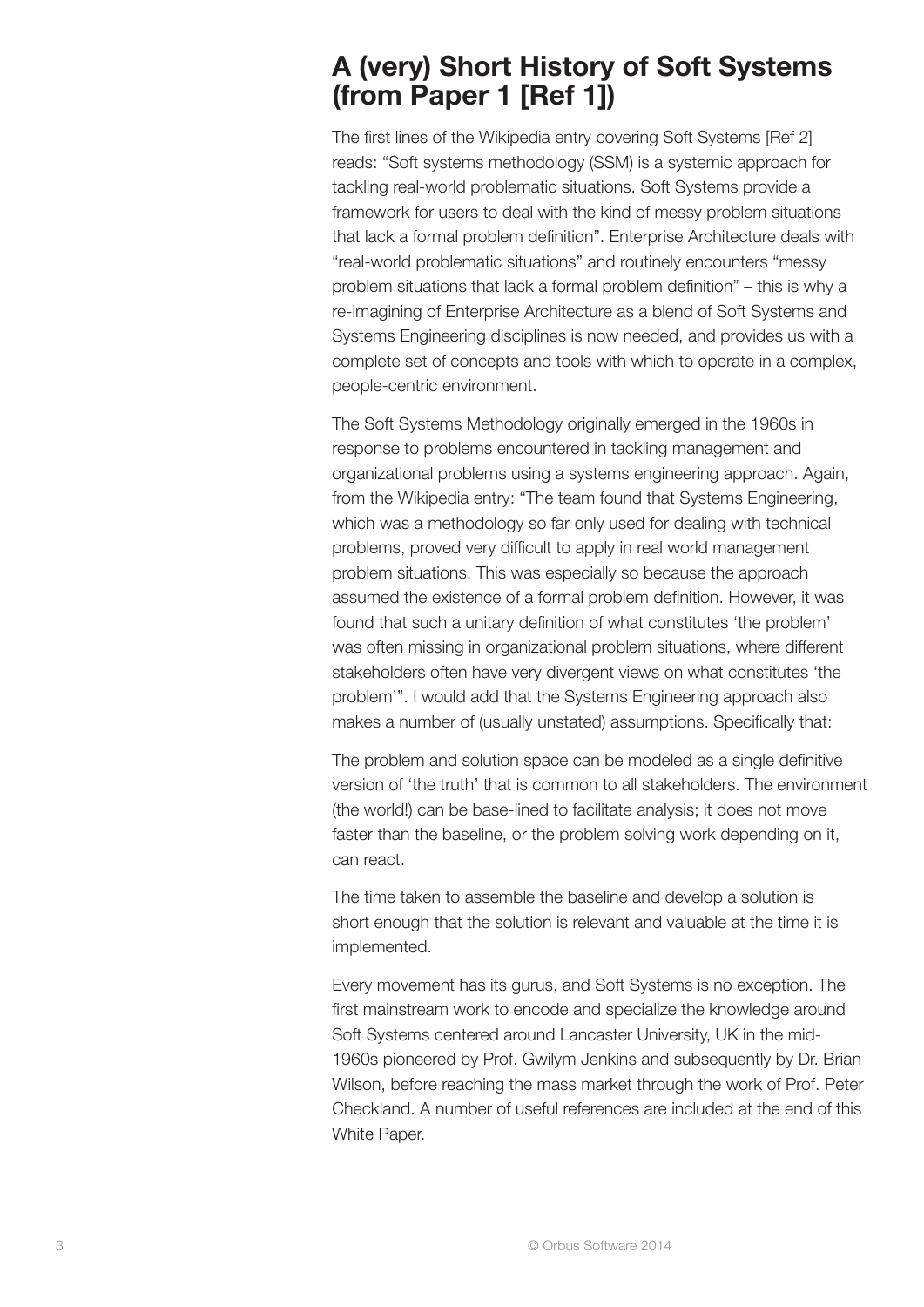Despite the name, the Soft Systems Method does not differentiate between 'Soft' and 'Hard' systems. It does not even treat 'Hard' and 'Soft' as features of the problem under consideration – they are features of the relationship between the problem and the person interested in it. They relate to the way in which the problem analyst perceives and interacts with the situation. For this reason it provides the best reference point for Enterprise Architecture and an inclusive, systematic framework for integrating Engineering and Soft Systems approaches. For the sake of clarity in this series of papers, provided we accept that we construct our viewpoint to represent a 'system' and that 'Hard' and 'Soft' are not intrinsic to the system, we shall refer to 'Hard' and 'Soft' Systems.

For further reading and a very concise and complete account, [see Ref \[3\]](#page-14-0).



Figure 1 – The Relationship between Soft and Hard System viewpoints

## Key Concepts

For the purpose of this series of White Papers and in line with the general consensus in the field, Soft Systems and Hard Systems are treated as views of a system, rather than features of the system itself. Hard Systems are generally well suited to treatment with a Systems Engineering approach, Soft Systems with Soft Systems methods. These viewpoints can be differentiated as described in Figure 1. The following Table 1 considers the main distinctions between Hard and Soft systems and highlights those considered in the remainder of this paper in **Bold**.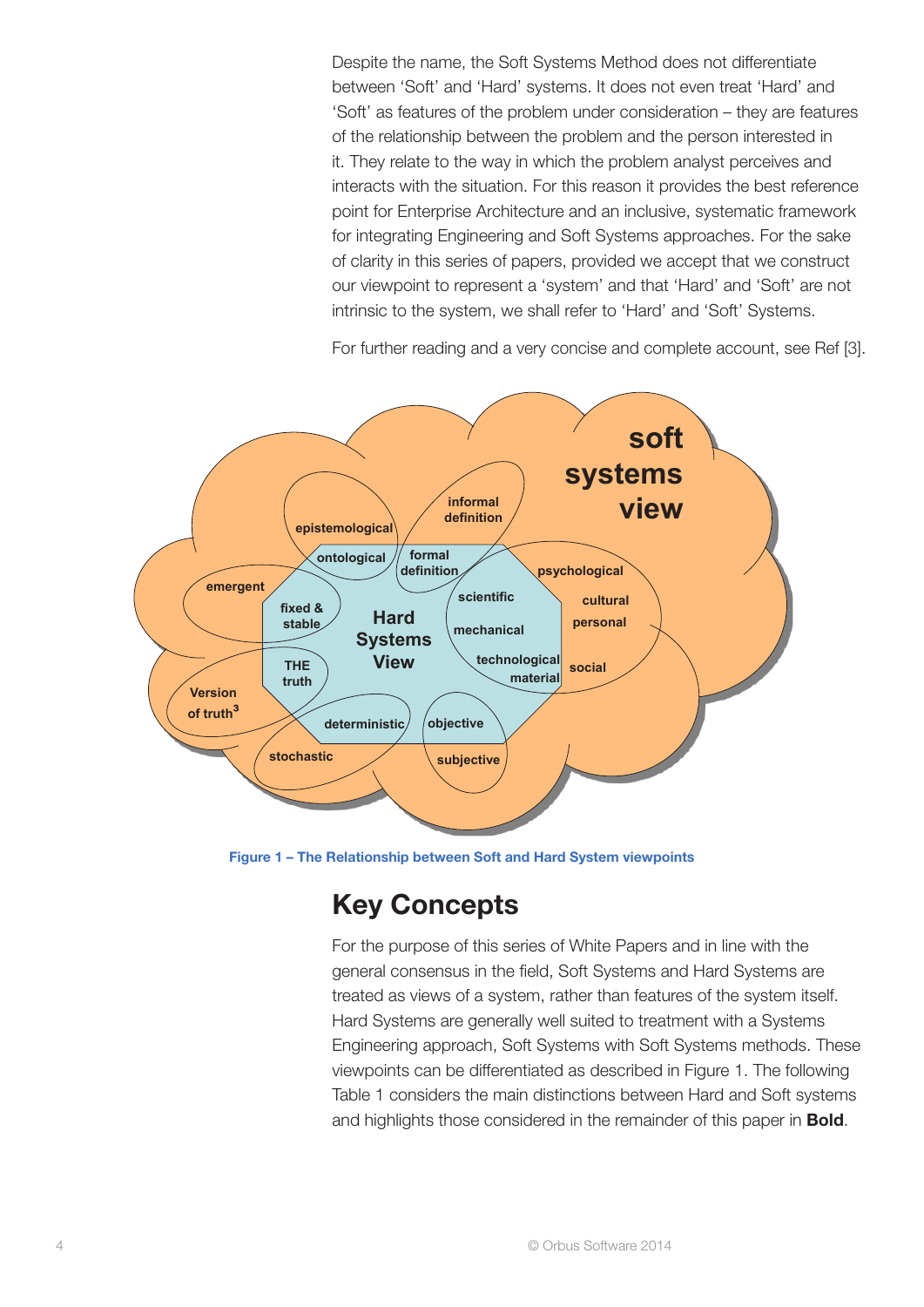| <b>Soft System View</b>                                                                                                                                                                                                                                   | <b>Hard System View</b>                                                                                                                                                                                                                                 |
|-----------------------------------------------------------------------------------------------------------------------------------------------------------------------------------------------------------------------------------------------------------|---------------------------------------------------------------------------------------------------------------------------------------------------------------------------------------------------------------------------------------------------------|
| Inclusive of scientific, technological,                                                                                                                                                                                                                   | Inclusive of scientific, technological,                                                                                                                                                                                                                 |
| mechanical, material, psychological, social and                                                                                                                                                                                                           | mechanical, material domains. Exclusive of                                                                                                                                                                                                              |
| cultural domains.                                                                                                                                                                                                                                         | psychological, social and cultural domains.                                                                                                                                                                                                             |
| Accepts that Systems develop emergent                                                                                                                                                                                                                     | Assumes fixed and defined System and                                                                                                                                                                                                                    |
| properties that cannot be foreseen at the                                                                                                                                                                                                                 | environment in which it operates. Unanticipated                                                                                                                                                                                                         |
| outset. Provides concepts and tools to cater                                                                                                                                                                                                              | changes to either require re-entry into the                                                                                                                                                                                                             |
| for this.                                                                                                                                                                                                                                                 | Systems Engineering process at some point.                                                                                                                                                                                                              |
| Provides the ability to integrate Systems<br>that exhibit features and behavior that may<br>be random, stochastic (i.e. statistical) and<br>deterministic (i.e. individual cases predictable<br>by analysis).                                             | Deals effectively with deterministic systems and<br>environments in which they exist. Has limited<br>ability to deal with stochastic systems.                                                                                                           |
| <b>Tolerant and accepting of subjectivity</b><br>and multiple 'versions of the truth'. Treats<br>all models as viewpoints that express<br>how stakeholders perceive the system.<br><b>Accepting of dissonant and inconsistent</b><br>viewpoints.          | <b>Considers multiple viewpoints as</b><br>filtered views of a single, objective,<br>canonical definition of a system or<br>problem. Assumes and requires common<br>agreement across all stakeholders,<br>convergence and consistency of<br>viewpoints. |
| Conceives of 'System' as an epistemological<br>entity - i.e. as made up of conceptual and<br>mental schemas & models that determine the<br>perception of what the system is. Considers<br>the perceptual schemas are an integral part of<br>the 'system'. | Conceives of 'System' as made up of<br>ontological entities - i.e. representation of, or<br>actual entities physically existing or proposed<br>to exist in the real world. The 'system' is<br>independent of the way in which it is described.          |
| <b>Integrates Systems and problems that</b>                                                                                                                                                                                                               | <b>Requires that problems and Systems can</b>                                                                                                                                                                                                           |
| can and cannot be represented by formal                                                                                                                                                                                                                   | be represented by formal definitions (i.e.                                                                                                                                                                                                              |
| definitions. Formal definition may not be                                                                                                                                                                                                                 | having conventionally recognized form,                                                                                                                                                                                                                  |
| possible either because of the nature of                                                                                                                                                                                                                  | structure or set of rules). Assumes that                                                                                                                                                                                                                |
| the System or because there is no suitable                                                                                                                                                                                                                | they are structured, well-formed and                                                                                                                                                                                                                    |
| formal language with which to describe it.                                                                                                                                                                                                                | logical.                                                                                                                                                                                                                                                |
| Recognizes the significance of stakeholder                                                                                                                                                                                                                | Recognizes stakeholder values and world                                                                                                                                                                                                                 |
| values and world views (Weltanschauung) and                                                                                                                                                                                                               | views only to the extent that they filter the                                                                                                                                                                                                           |
| their impact on the scope and shape of the                                                                                                                                                                                                                | information that represents the system and                                                                                                                                                                                                              |
| System.                                                                                                                                                                                                                                                   | separates stakeholder concerns.                                                                                                                                                                                                                         |

Table 1 – Differences between Soft and Hard Systems Viewpoints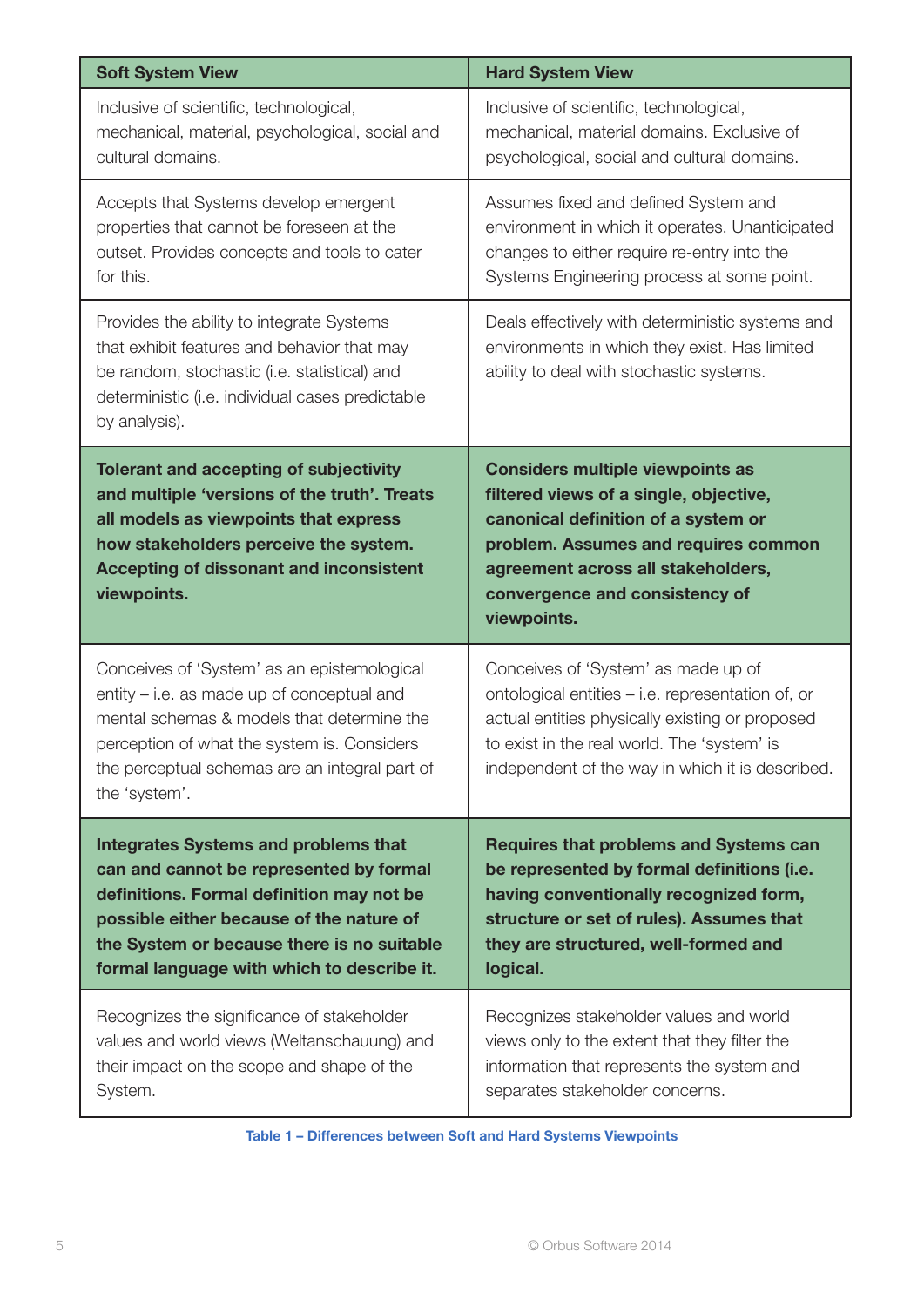#### Complex Systems Inc.

Throughout these papers, I use a fictitious organization and situations within it to provide examples highlighting the transition zone where engineering should give way to soft systems and vice-versa – Complex Systems Inc. (CSI). This organization and the situations are a composite of real-life cases that I have experienced and that recur on a regular basis, presented as a set of archetypes.

Complex Systems is a FTSE 250 mobile telecommunications provider with a central Business Information Systems function of 350 people co-located on a HQ site along with business support (Business Support Systems - BSS) functions such as HR, Finance & Supply Chain Management. CSI has a significant in-house development and service provision capability and a number of outsource arrangements to provide platforms, networks and commodity productivity tools used in the context of business support. It delivers technologically-intensive products and services to the consumer and business markets. The development and delivery of these products and services is predominantly performed by a separate Product Development function, although there is an increasingly close relationship between business support and product systems. A third function provides the communications network that enables the products and services (Operational Support System - OSS) – this too is becoming more closely integrated to both the product and business support capabilities.

The pace of product development is marketing-led and creates new products and variants at a frenetic pace. The internal IS function is being downsized and re-purposed to sit between internal customers and a new single outsourced provider. What was the IS function will become a thin 'Intelligent Customer' function, focused on demand management and internal customer engagement.

The OSS function is the oldest and most mature part of the organization. It has adopted and developed rigorous engineering practices that enable it to introduce major technological changes to the network capability as well as maximizing the return on investment of existing network capability through upgrading and enhancement. The Head of BSS systems thinks there is an opportunity to use these rigorous practices to assist in reengineering the IS organization.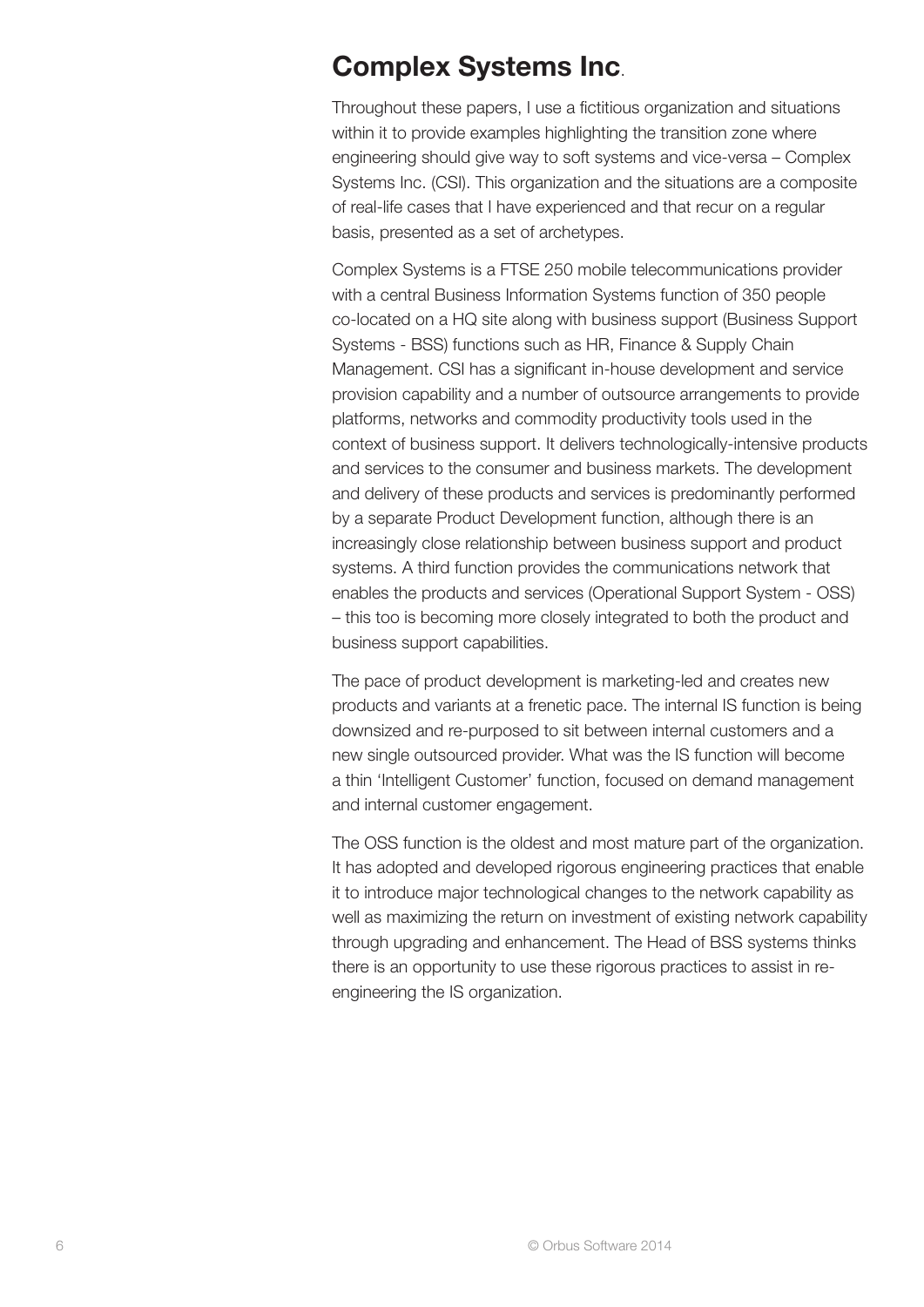### Formal Definition

Paper 1 proposed that an engineering approach requires that problems and Systems can be represented by formal definitions (i.e. having conventionally recognized form, structure or set of rules). It assumes that they are structured, well-formed and logical. SSM integrates Systems and problems that can with those that cannot be represented by formal definitions. Formal definition may not be possible either because of the nature of the System or because there is no suitable formal language with which to describe it.

The Enterprise Architect is not spoilt for choice when it comes to languages with which to define a System. Languages from Yourdon & SSADM, through UML to BPMN and ArchiMate have all been used to define the characteristics of Systems, and Systems of Systems. However, while the symbols and syntax of these languages is often well defined, the semantics are left to the Architect to define for a particular environment. Drill in to the precise meaning of 'Logical' or 'Service' and many remain open to interpretation. Establishing the completion criteria that answers the question 'Have we finished our Conceptual Model yet?' is even more elusive. Even were they to too precisely define their semantics, their use is confined to an exclusive set of educated specialists. In these hands, the language constructs become a powerful tool – but only for the specification of Hard systems. Models developed and expressed through these constructs quickly become ossified and resist change arising from emergent understanding and exploration of the situation. Soft systems require richer forms of expression. Forms that are used to describe and iteratively understand the problem/solution space, rather than define them rigorously. Rich Pictures and Purposeful Activity Models provide these rich forms.

Rich Pictures were originally an artefact that emerged from SSM to enable participants who are not expert in definition to express their world views and interact with them to develop their understanding of their situations. There are no rules for a Rich Picture other than they should be inclusive of how participants wish to express their situation in a way that includes the 'Hard' elements such as the 'flow of money' and 'operational components' to the 'non-Hard' elements such as 'market forces' and 'anti-government pressure' (see Figure 2).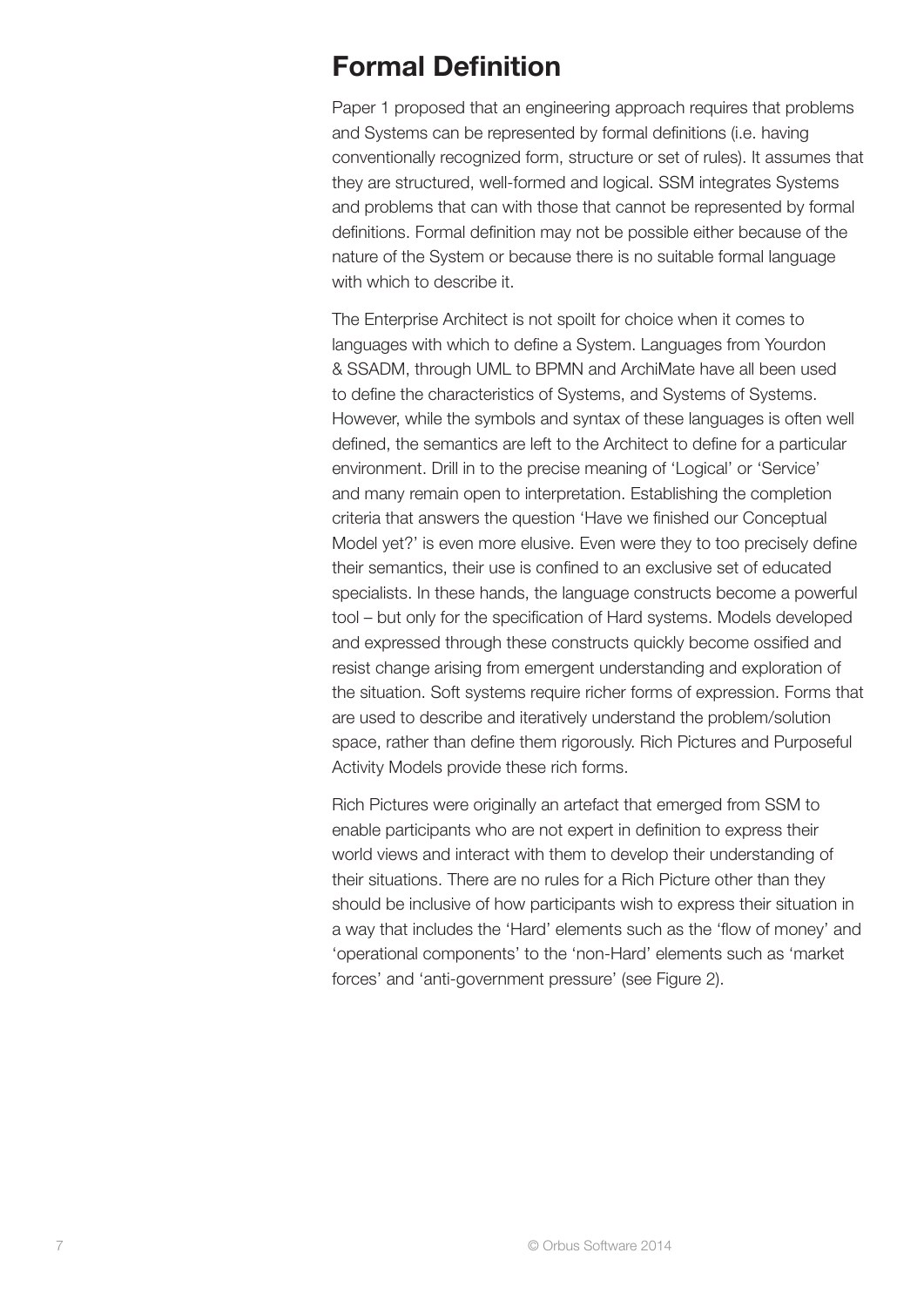

Typical guidance on their use might include [\(see \[Ref 5\]\):](#page-14-0)

- A rich picture is an attempt to assemble everything that might be relevant to a problem situation. You should try to represent every observation that occurs to you.
- Use words only where ideas fail you for a sketch that encapsulates your meaning.
- Do not seek to impose any particular style or structure on the picture. Place the elements on your sheet of paper wherever seems appropriate. At a later stage you may find that the placement itself was significant.
- Avoid thinking in systems terms: that is, using ideas like "Well, the situation is made up of an ecosystem, an agricultural production system and a planning system."
- Your picture should include not only the 'hard' factual data about the situation but also the 'soft' subjective information.
- Look at the social roles of those involved within the situation, and at the kinds of behaviour expected from people in those roles. If you see any conflicts, indicate them.
- Include yourself in the picture, or, if you are doing it as a member of a group, include the members of the group.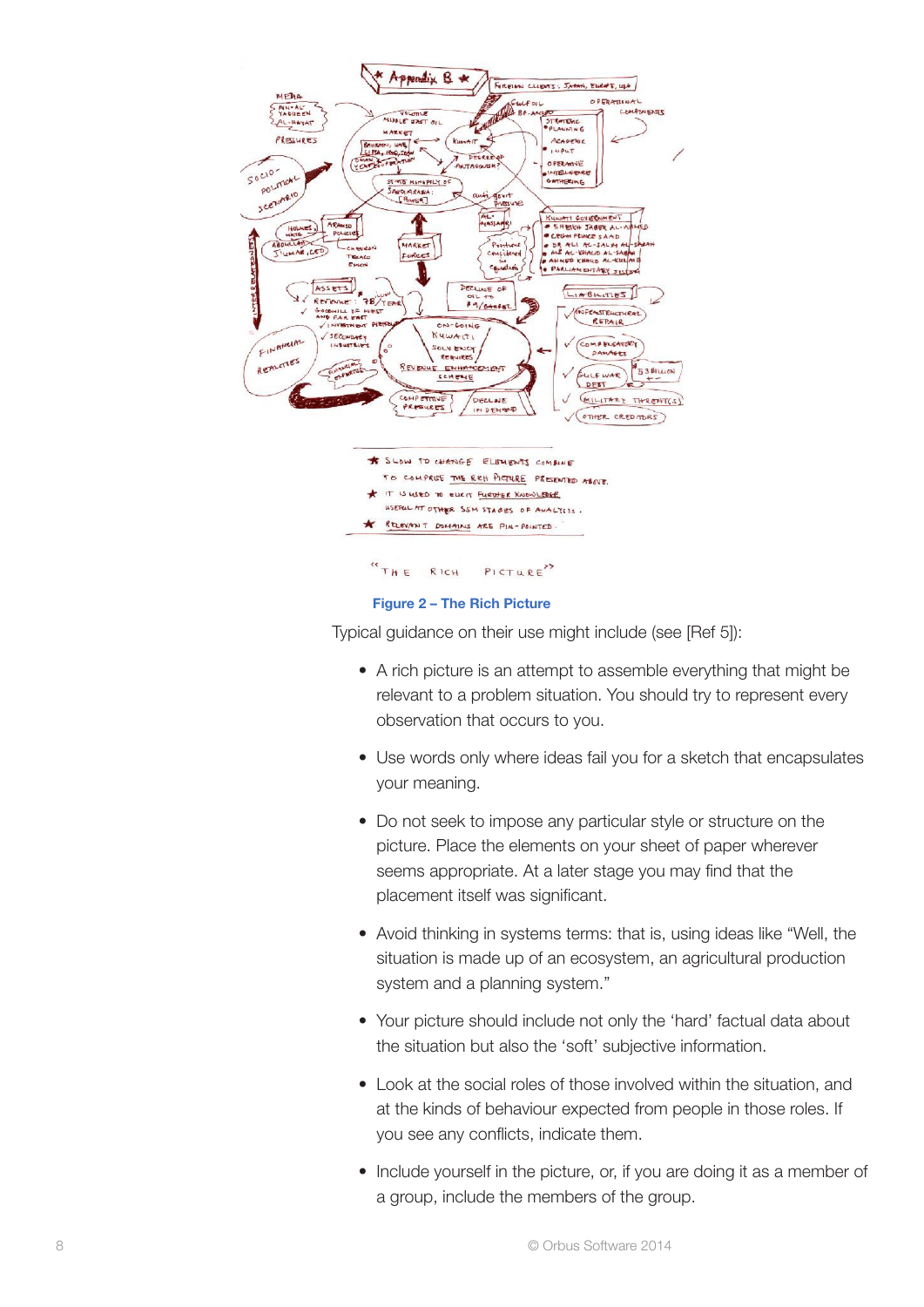An illustration from Complex Systems Inc.: the Head of BSS systems commissions a team led by an Enterprise Architect (EA) to capture of the as-is IS organization Architecture, complete with roles, business processes, work products. The team soon finds out that there is massive variation in the way in which the same task is done by different people as the rules are based on the judgment of individuals & combinations of circumstances, information quality, gut feel, risk interpretation and personal relationships with their customers. This causes a number of difficulties for the modeling team as they respond by trying to model all the variations and a catalogue of elaborate business rules. The EA decides to continue with the use of models, but with a different purpose – to be used informally to help stakeholders explore the problem space, rather than define as-is or to-be states.

Each team discovers the value of the SSM concepts Rich Pictures and Purposeful Activity Models [Figure 3] as an effective means of engaging with the situation and each-other. These are, in fact, models, but are kept deliberately ambiguous and alive to provide some unifying constructs from which purposeful and accidental variation can be explored. Based on a high level model, conversation and intuition, through exploring their area, one of the teams decides that some elements of the 'way we do things round here' are subject to variation that is a) not necessary and b) confuses the customers. The models became a reference onto which each Stakeholders own 'worldview' could be projected and integrated with others.



Figure 3 – Purposeful Activity Model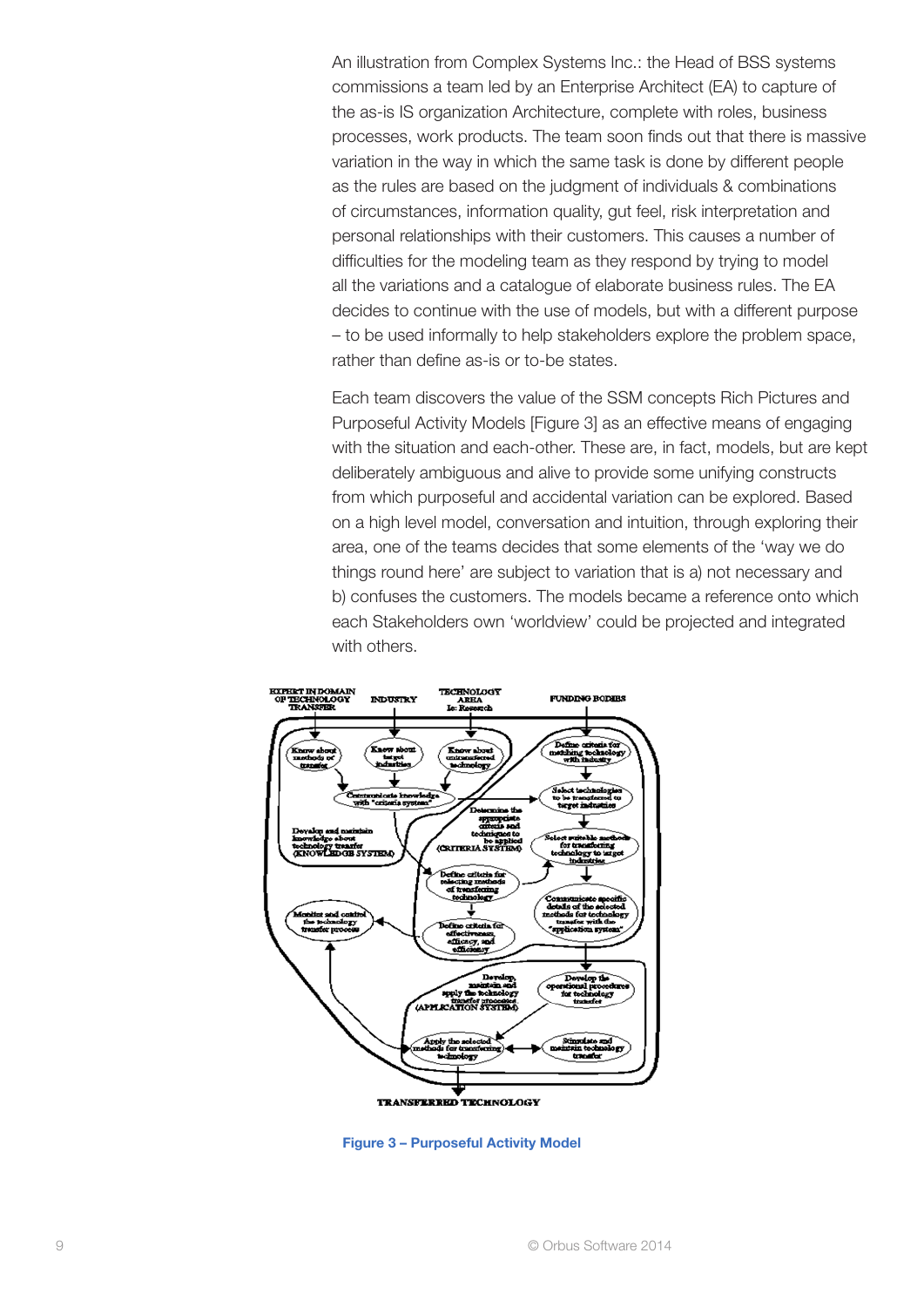The key difference here is that the models are used to describe rather than define; they are only devices that provide stimulation to explore the situations and provide a reference point against which to evaluate ideas for change. In this case, the BSS EA explored the boundary between formal and informal use of concepts, models and language. She transcended the limits of a modeling approach that focused on rigorous use of visual language to define by repurposing the modeling activity to describe in a way that engages non-architect stakeholders. Thus drawing them in and enabling them to be resourceful, rather than alienated and disempowered. The use of Rich Pictures and Purposeful Activity Models' as an integral part of a highly iterative, sense-making process, rather than as end points of a production process was a key shift made by the EA. This shift was only made by enabling the participants to directly engage with the model rather than mediating engagement through a modeling expert. Democratization of the modeling process promotes the kind of ownership that is pivotal for successful implementation of change – the change process does not just start once the experts have defined the 'to-be' model, it starts on day 1 of the modeling process.

### Single Version of the 'Truth'

An engineering, Hard Systems approach assumes that while there may be multiple viewpoints of a system, they are all filtered views of a single, objective, canonical definition of a system or problem. It assumes and demands common agreement across all stakeholders, convergence and consistency of viewpoints. Both TOGAF and IEEE 1471 are clear that this is the case, with IEEE 1471 differentiating between 'constructed' (i.e. composite views made up from several sources) and 'projected' (i.e. extracted from a common source) views. While the Hard systems approach sees the inconsistency arising from constructed views as necessarily a bad thing, SSM is tolerant and accepting of subjectivity and multiple 'versions of the truth'. It treats all models as viewpoints that express how stakeholders perceive the system. SSM is accepting of dissonant and inconsistent viewpoints as valid, but with an underlying assumption that somewhere, there is the common ground that provides the critical mass for change.

A key feature of SSM facilitates integration of these approaches – World Views. SSM sees that the inconsistencies arise from different World Views of the participants. It makes the giant leap of including the World Views as an integral part of the system itself. This means that the engineering hard systems world view is itself an integral part of a broader system, as are the views of all stakeholders involved. Apparent inconsistences can then be explained and addressed as differences in viewpoint, including the psychological, social and cultural aspects of the worlds inhabited by the participants. Including world view in as an integral part of the system, turns the system into an epistemological construct from a hard systems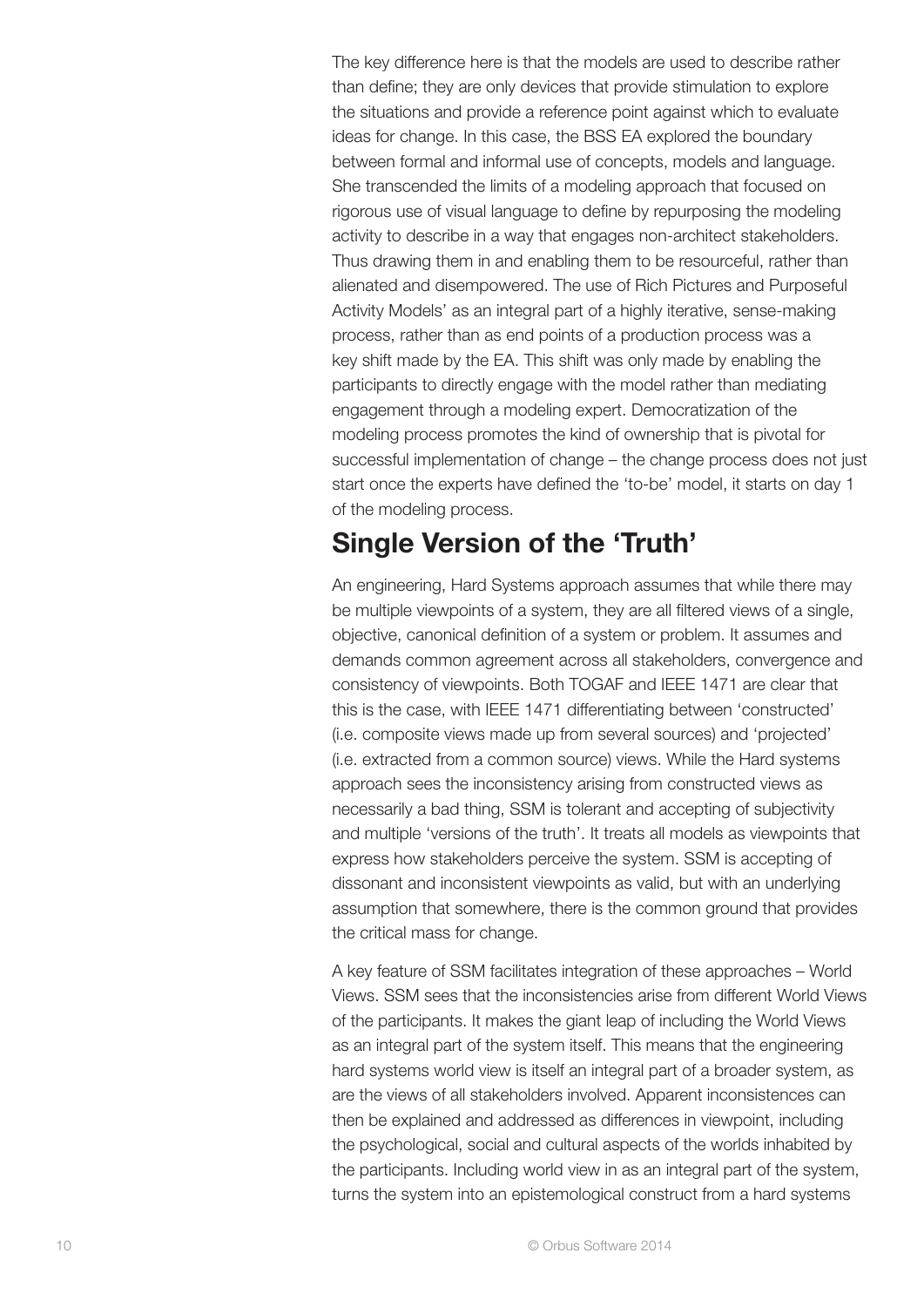assumption that it is an ontological one – this is another key difference between an engineering approach and SSM.

SSM does not at present provide specific guidance on how to model a World View. It relies principally on the participant's awareness of their existence, and the way they legitimize difference, to have the desired effect. However, the EA could use some existing concepts that recur in most Architecture frameworks to help 'model' the worldviews. A World View could be described (but not defined!) by articulating the values, objectives, language, beliefs and traits of the worlds represented by the participants. Concepts such as 'Outcomes', 'Objectives', 'Rules' and 'Standards' can be deployed to do this and are already a part of TOGAF.

SSM also provides some structural support for the process by which world views are put into perspective alongside other key features of the system under consideration. The CATWOE mnemonic identifies concepts that will be more familiar to participants from a more analytical background. The elements are:

- Clients Who are the beneficiaries or victims of this particular system? (Who would benefit or suffer from its operations?)
- Actors Who are responsible for implementing this system? (Who would carry out the activities which make this system work?)
- **Transformation** What transformation does this system bring about? (What are the inputs and what transformation do they go through to become the outputs?)
- Worldview What particular worldview justifies the existence of this system? (What point of view makes this system meaningful?)
- Owner Who has the authority to abolish this system or change its measures of performance?
- Environmental constraints Which external constraints does this system take as a given?

When combined with the SSM concept of Root Definition, the EA can be fully equipped to comfortably enter the subjective space of world views, but with a significant measure of structure and repeatability in the process. A Root Definition in SSM is defined as a "succinct statement of appropriate systems". It pretty much defines the scope of the systems under consideration. Again, there are parallels in Systems Engineering and modeling – in Systems Engineering, the 'System of Interest' is a key concept (Figure 4), as is the 'Context Diagram' in Yourdon notation (Figure 5).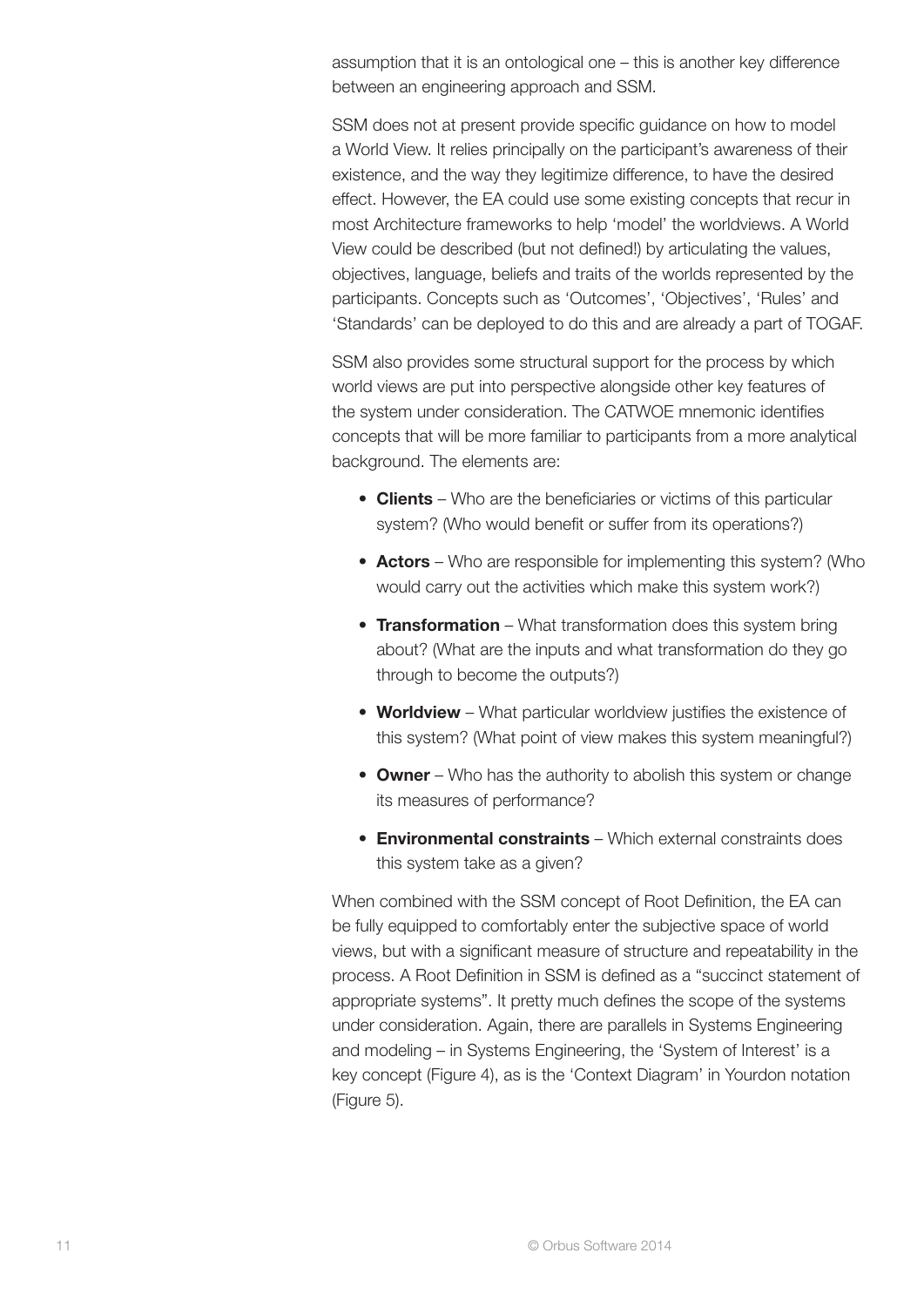

Figure 4 – the Systems Engineering System of Interest (SoI)



Figure 5 – Yourdon Context Diagram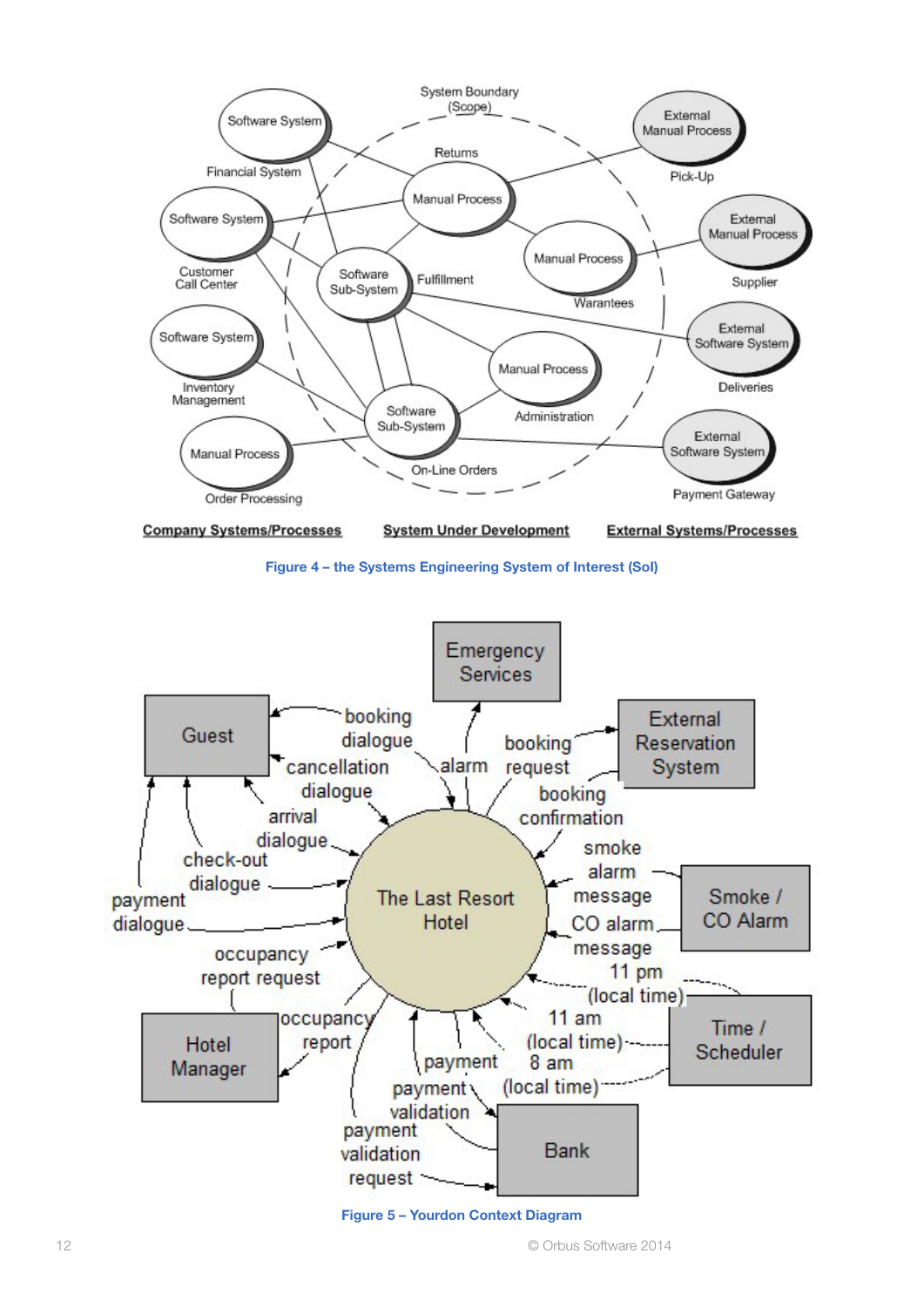However, SSM enriches these concepts with psychological, social and cultural features. CATWOE helps participants include all necessary elements in the root definition before engaging in modeling activities. There is regular iteration between Root Definition, CATWOE and modeling as participants explore and learn about their context, each other and what they are trying to achieve. Root definitions can be activity-based (e.g. a system to deliver an operational information system to support purchasing decisions against environmental criteria) or issuebased (e.g. a system to build stakeholding of a sceptical staff for an information system designed to aid environmental decision making). Their purpose is to learn about a complex situation so as to make positive improvements. For example, the Olympic Games could be seen as a system to:

- Bankrupt self-selecting cities on a four year cycle
- Institutionalize a global celebration of sporting prowess and cooperation amongst nation states.
- Provide inputs into a global capitalist system in which there are limited number of beneficiaries.
- Allow sports ministers to extract money from treasuries for the development of a national sporting competence

While most stakeholders will already familiar with several of the concepts (like 'Owner' and 'Customer'), the introduction of 'World View' is likely to be new, and quite different. Just getting this concept on their radar quickly helps reinforce that there is no single, pure, authoritative perspective. Making worldview an explicit part of the system helps to defuse the disruptive force of perceived difference and gets stakeholders into a productive mode quicker as participants become comfortable that their world view would not be ignored, and that all were legitimate and material to the process.

An illustration from Complex Systems Inc.: The BSS EA is tasked with facilitating stakeholders to explore and define the boundary of the 'Intelligent Customer' function. However, despite the use of Rich Pictures and Purposeful Activity Models, stakeholders fail to agree on the boundary. After some reflection with the teams, the EA realizes that a key problem is that there is a major clash of worldviews between the Commercial, Supplier Management and Business Relationship Management (BRM) stakeholders.

At its root, the issue is not trivial – it's nothing short of the identity of the Intelligent Customer function – its purpose and mission. The BRM belief is that it enables the internal customers to explore the 'art of the possible' in how systems can help improve their business, Commercial believes it is there to ensure no inappropriate expectations and commitments are made to suppliers and to fix the price of all changes.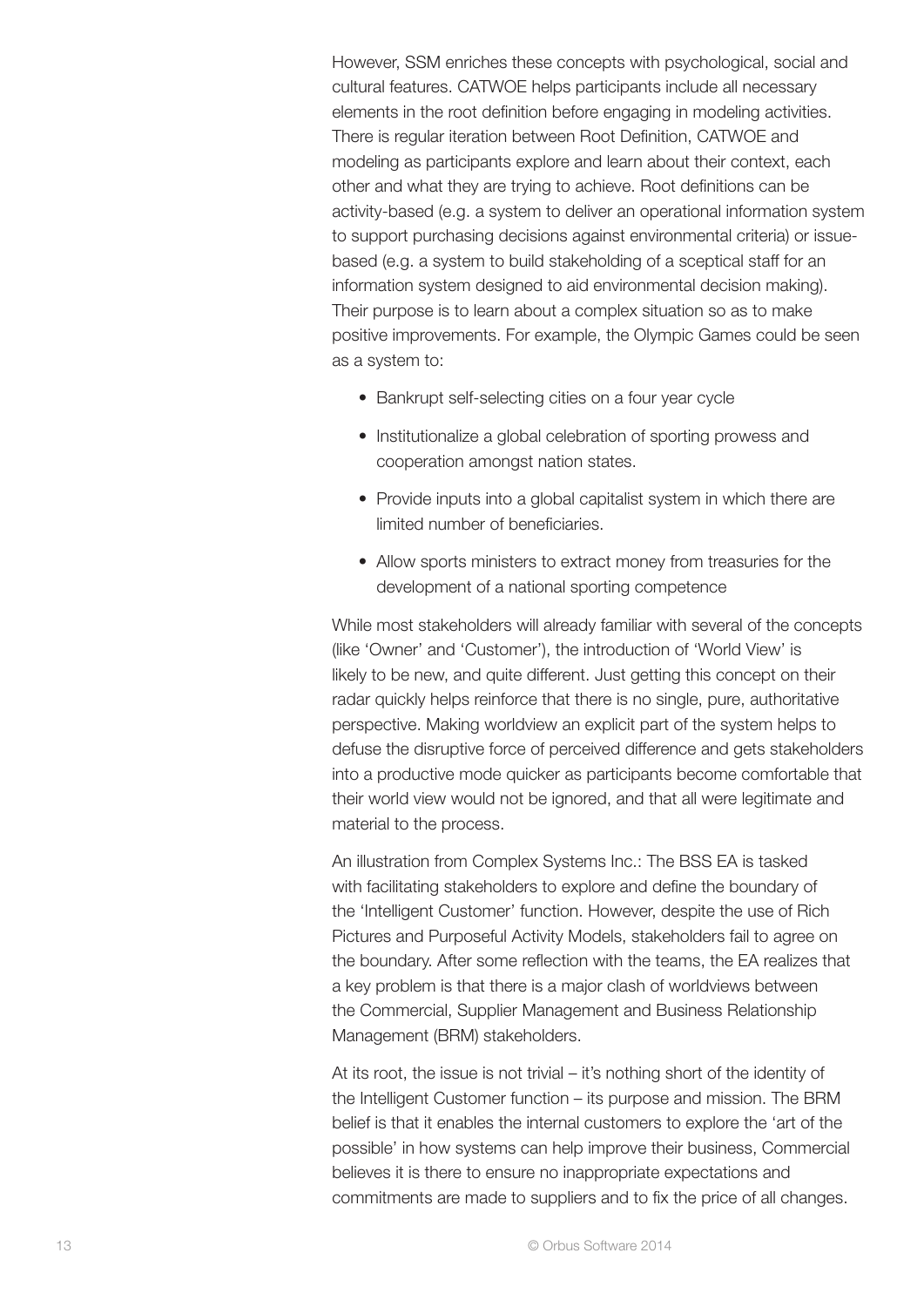Meanwhile, Supplier Management believes that Complex Systems Inc. and its suppliers need to shift their relationship to a partnering model, focused on delivery of shared objectives rather than execution of detailed transactional processes. While these are the root causes of disagreement, at this moment, it is not clear to anyone that they are so. The EA notices this and introduces the participants to the concept of World Views and in particular that they are now to be considered explicitly as part of the 'Intelligent Customer' system under scrutiny. This act legitimizes apparent difference between participants and takes the heat out of the proceedings. Each participant reflects on the values, objectives, language, beliefs and traits of their world and shares their insight with others.

This inclusive approach made it easier than to recognize the common ground and reach compromizes that the parties could live with, even if they didn't like them. Thus, Commercial became content that the CSI/ Supplier relationships could become an open partnership based on defined, SMART common objectives that could be verified, focused on efficacy, efficiency and effectiveness. This shift could then enable the Business Relationship Management function to liberate the supplier community to participate in a rich dialogue to explore 'without commitment or prejudice' the art of the possible, enabling the internal customer to get the 'biggest bang per buck'.

The next White Paper in this series considers further differences between Hard and Soft Systems, and how Enterprise Architects can weave the ideas of Soft Systems methods into their business-as-usual practice without confusing their stakeholders.

I hope you have enjoyed this White Paper. Please get in touch if you have views to offer on the topic and feedback on the series, either direct to Orbus or via my eMail at: [ceri.williams@theintegrationpractice.co.uk.](mailto:ceri.williams@theintegrationpractice.co.uk.)